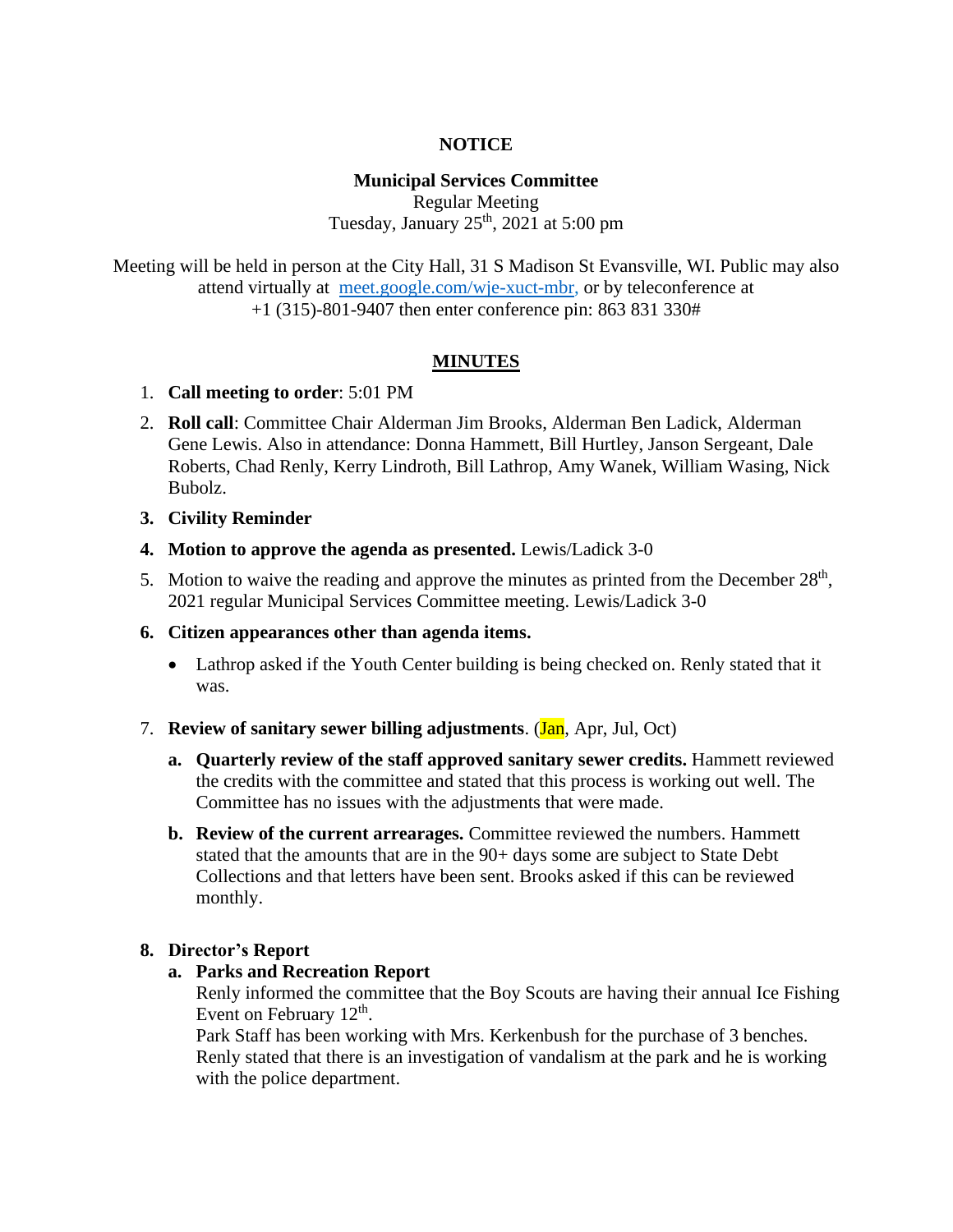## **b. AMI Project (Placeholder)**

### **(1) Current AMI count remaining- Elec: 0 Water: 231**

Renly is waiting to hear back from WPPI to see if they have any updated information. Renly stated that we have been told that there have been some communication modules that WPPI has received and will be sending them out to as they get them to utilities that need them, we could get some, but have no idea what the number will be. At this point we are going to hold off converting to NorthStar until 2023. Some of the data processing can be done 6 months ahead, but at this point not knowing when the water modules will come, we will wait.

### **c. Lake Leota Dam Repair Update (Placeholder)**

Renly had a conference call with the DNR, they had some concerns with the time line, and they want to make sure we get the best bid for state funding. It was set for April  $1<sup>st</sup>$ , done but July  $1<sup>st</sup>$ . The engineer, assured the DNR that this would not be an issue, what was decided to put in an alternate bid to do the work later in the year. The bid will be going out in the next week or so. Once the bids are in, they will be sent to the DNR for their approval.

### **d. Municipal Services building expansion progress report. (Placeholder)** Nothing new at this time. Renly did a construction walk through with the contractor, other that we are waiting for materials to come in July.

### **e. Cemetery Columbarium Discussion**

Renly stated that the original quote was \$29,000, there is \$35,000 in the budget, and Fischer got a new quote that came in at \$43,000. A lot of this has to do with shipping, Fisher got a quote from another company \$28,450 at this time he is still waiting to hear back about shipping cost, estimated shipping would be \$5000 to ship to Evansville, otherwise we would have to go get in Minnesota. Hurtley stated that we can put it together ourselves as it comes in two pieces. We are just waiting for the cost to get it from California to Evansville.

### **f. UTL Substation Transformer Update**

The Transformer was picked up 2 weeks ago and is now sitting in Minnesota. Test were being ran on the oil and it showed elevated levels of ethylene and acetylene were present which was expected. Right now, we are waiting for a time line for them to get it on the line in the factory, once the happens Bruce from Forrester, Renly and Wicklund for Sun Prairie utilities are planning a trip up to the factory to watch them open up the Transformer to confirm the damage.

### **9. City Engineer Report**

### **a. Sub-division / Development Update**

The development agreement is being reviewed by the City Attorney. The plan commission it will be discussed in detail and hopefully will be approved

#### **b. Inflow and Infiltration Study (Placeholder)**

Still waiting, will need to wait until spring for a good rain.

#### **c. Water Quality**

Getting together a flushing plan for the spring/summer. Should be done within the next 2 months and will sit down with staff to get it implemented.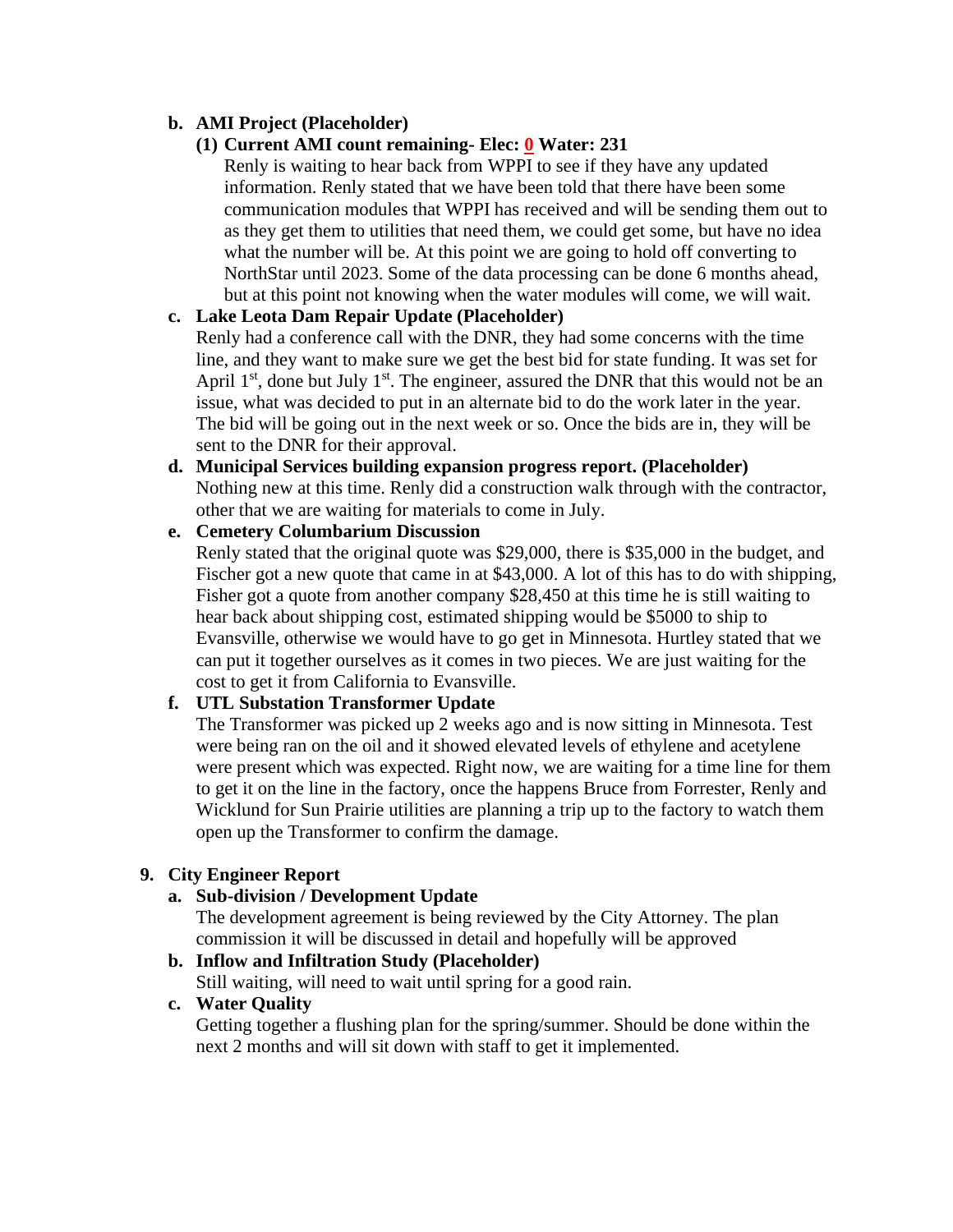### • **LSL (Lead Service Laterals) DNR 2022 Funding**

Application has been completed and submit to the DNR, waiting to hear back about the funding. DNR is providing Grants for the private side.

### **d. Roadway construction & other project updates.**

• **First & Second St Projects**

The contractor will be back in the spring to go through the list of things that need to be looked at and possibly fixed or re-done.

• **Sidewalks**

Preparing for the 2020-2022 construction plans for S Madison St and working on plans for Liberty St, meeting set up with staff about some underground utility work next week. Looking to put out bids for Liberty St soon.

### **10. Administrative Staff's Report**

## **a. West Side Park Progress (Placeholder)**

MSA was here last week, meet with staff to work on details for the new pool, on construction type detail. We are waiting for an overall budget from MSA because costs have gone up. Our borrowing plan will fill the gap, if needed. Once the overall budget comes in, this will need to be discuss with Council and decide how to move forward.

# **11. WPPI**

# **a. Amy Wanek – ESR Report**

WPPI is releasing its annual Spring Energy Efficiency RFP in February, Wanek will be reaching out to key accounts to make sure that they are aware of it. The PSC Energy Innovation Grant closed January  $12<sup>th</sup>$ . Wanek didn't see any other schools or communities apply so hopefully Evansville will be able to win the Grant.

# **b. Upcoming Events / Meetings**

Update on the APPA Rally in DC, due to Covid, some of the normal meeting may have to be changed, along with concerns about traveling.

- **DSAG (Distribution Services Advisory Group) Feb 8th**
- **APPA – CEO Round Table Feb 14th & 15th**
- **Finance & Audit Committee Feb 23rd**
- **EC Committee Feb 24th**

### **12. Old Business**

### **13. New Business**

Renly has been getting calls about the Snow Emergency, one call was from the Dentist office down the street from City Hall, her patients don't have a place to park with the city parking lot is full. Also, a call from a resident that has a parking permit and what happens if the parking lot is full. Renly has been trying to watch the weather closely to start the Snow Emergency at different times. Renly, Sergeant and Reese will sit down and talk about making adjustments after the season is done.